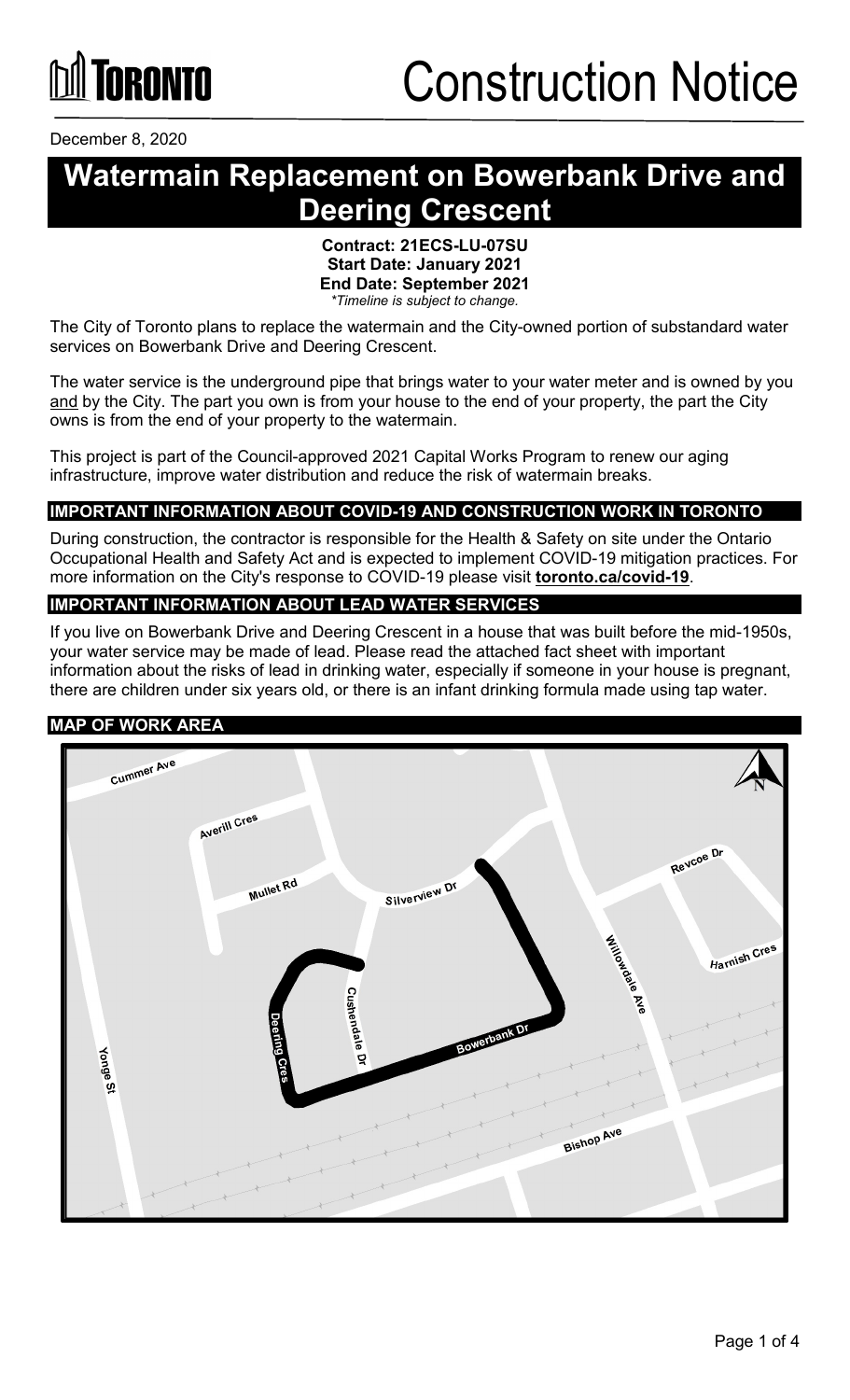# *<u>GRANTA</u>*

#### **WORK DETAILS**

The City's contractor will:

- excavate the road and dig a trench to access and install the new watermain
- replace any City-owned water service pipes that do not meet City standards from the watermain to the private property line
- restore all areas affected by construction

#### **WHAT TO EXPECT DURING CONSTRUCTION**

- You may experience dust, noise and other inconveniences. The City will make efforts to reduce the impacts. We appreciate your patience.
- The City will not be responsible for damage to any privately owned items on City property.

| <b>Work Hours:</b> Work will take place from 7 a.m.to 7 p.m., Monday to Friday, with<br>work after hours and on weekends as required.                                                                                                                                                                                                                                                                                                                                                                                                                                                                                                                |  |
|------------------------------------------------------------------------------------------------------------------------------------------------------------------------------------------------------------------------------------------------------------------------------------------------------------------------------------------------------------------------------------------------------------------------------------------------------------------------------------------------------------------------------------------------------------------------------------------------------------------------------------------------------|--|
| <b>Pre-Construction Inspection:</b> WHS INC., under contract to the City of Toronto,<br>will survey all properties within 30 metres of the construction area before<br>construction starts. Participation in the survey is voluntary; however, participating<br>is important in determining if the construction caused damage. The inspection will<br>look at the interior and exterior of all properties to verify existing conditions.<br>Affected properties will receive a separate notice to set up an appointment. All<br>inspection staff will wear photo I.D. and carry photo equipment for this work.                                       |  |
| <b>Physical Distancing</b>                                                                                                                                                                                                                                                                                                                                                                                                                                                                                                                                                                                                                           |  |
| There are times when contractors need to communicate with homeowners about what<br>is happening on-site. This could be about driveway access, water shut offs, exterior<br>pre-construction inspections, and site restoration work (landscaping, installing pavers<br>etc.). Contractor's staff will be identifiable by their high-visibility clothing.                                                                                                                                                                                                                                                                                              |  |
| Where possible, a phone number for a contact person on-site will be provided on<br>notices, to answer questions about work near your property. At other times, the<br>contractor may knock on your door, but will then step away the required distance to<br>discuss the work that is taking place and what can be expected that day. Please<br>practice physical distancing with workers so everyone can remain safe. If you have<br>questions, call the contact provided on this notice.                                                                                                                                                           |  |
| Important information for owners of sprinkler systems / heated driveways<br>and private landscaping features. Property owners should remove items<br>located within City property limits (boulevard) to avoid damage.                                                                                                                                                                                                                                                                                                                                                                                                                                |  |
| This includes items such as landscaping (plants and pavers), decorative objects,<br>sprinkler systems or heated driveways. If you have a sprinkler system or heated<br>driveway, please contact the Field Ambassador listed below.                                                                                                                                                                                                                                                                                                                                                                                                                   |  |
| <b>Telephone and Internet Services:</b> This work may affect phone and internet<br>cables for individual properties that aren't buried deep below the sidewalk. The<br>contractor will coordinate with utility companies to minimize disruption. Residents<br>who find their service has been disrupted should contact the Field Ambassador<br>and notify their phone or internet service provider.                                                                                                                                                                                                                                                  |  |
| <b>Water Service Disruptions:</b> From time-to-time, the water supply to your property<br>will be shut-off to complete construction; the contractor will provide notice at least<br>24-hours in advance. Throughout the work, it is recommended that you<br>temporarily disconnect any water treatment systems (i.e. softeners or filters),<br>water-cooled air conditioners or similar plumbing fixtures. Automatic lawn sprinkler<br>systems may also be affected, therefore, you may need to water manually. In the<br>event you did not receive advance notice, the City may have needed to use an<br>emergency water shut off to complete work. |  |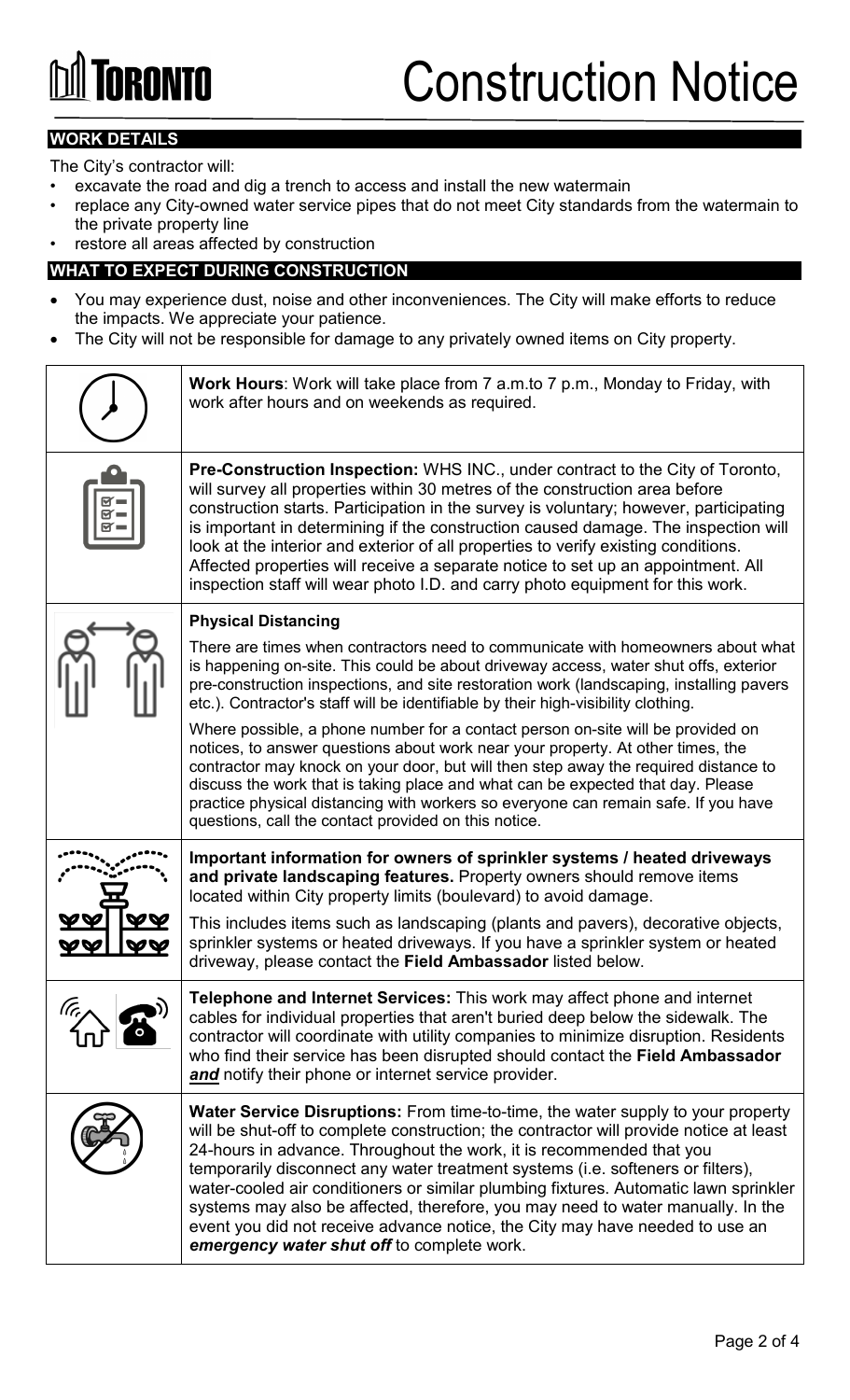# **DA TORONTO**

## Construction Notice

|                      | Substandard Water Service Replacement: Please take the time to read the<br>attached fact sheet carefully as it contains important information on lead in<br>drinking water and how to prepare for replacement. If you want to replace the<br>private portion-of the water service pipe, the City of Toronto recommends that you<br>obtain several quotes before selecting a contractor. PLEASE NOTE: The City is<br>not able to get involved in any contract to have work done on private property.<br>Property owners are responsible for ensuring contractors do not interfere with the<br>work being done on City property. Learn more at www.toronto.ca/leadpipes.                                                                                                                                                                                                                                                                                                                             |
|----------------------|----------------------------------------------------------------------------------------------------------------------------------------------------------------------------------------------------------------------------------------------------------------------------------------------------------------------------------------------------------------------------------------------------------------------------------------------------------------------------------------------------------------------------------------------------------------------------------------------------------------------------------------------------------------------------------------------------------------------------------------------------------------------------------------------------------------------------------------------------------------------------------------------------------------------------------------------------------------------------------------------------|
|                      | <b>Road and Sidewalk Access:</b> In order to complete the work in a safe manner,<br>there will be road and sidewalk restrictions within the work zone. Access for<br>emergency vehicles will be maintained at all times.                                                                                                                                                                                                                                                                                                                                                                                                                                                                                                                                                                                                                                                                                                                                                                           |
|                      | <b>Driveway Access:</b> The contractor will notify you of any temporary restrictions to<br>your driveway access. If your property has two entrances, one entrance will be<br>kept open at all times.                                                                                                                                                                                                                                                                                                                                                                                                                                                                                                                                                                                                                                                                                                                                                                                               |
|                      | <b>Traffic Management:</b> Efforts have been made to manage traffic in the area for<br>the safety of workers, road users and residents. Road users should expect delays<br>and increased traffic on nearby main and side streets.                                                                                                                                                                                                                                                                                                                                                                                                                                                                                                                                                                                                                                                                                                                                                                  |
|                      | Traffic on Bowerbank Drive and Deering Crescent will be reduced to one<br>lane.                                                                                                                                                                                                                                                                                                                                                                                                                                                                                                                                                                                                                                                                                                                                                                                                                                                                                                                    |
|                      | <b>Parking:</b> Parking in the active work zone is not permitted as space is needed for<br>construction equipment and materials. This project will affect on-street parking. If<br>your parked vehicle affects construction work, it will be relocated with no charge to<br>the owner. Please call 416-808-2222 for its location.                                                                                                                                                                                                                                                                                                                                                                                                                                                                                                                                                                                                                                                                  |
|                      | Parking Violation Notice: In an effort to reduce ticketing due to construction, the<br>City encourages communities with construction to be patient as neighbours may<br>need to temporarily relocate vehicles. If enforcement is called, enforcement must<br>issue a yellow parking violation notice (ticket). If you receive a yellow notice during<br>this construction work, do the following within 15 days of the notice date:<br>1) Contact the site inspector or person listed on the Construction Notice and give<br>them the yellow notice number.<br>2) Dispute the parking violation notice online or in person following the process<br>listed on the reverse side of the parking violation notice.<br>You may use this construction notice as part of the explanation of why the<br>violation should be cancelled. Please note: violation notices cannot be<br>cancelled if vehicles are parked in illegal parking spots (i.e. in front of a fire<br>hydrant or in no parking zones). |
|                      | <b>Accessible Accommodation: Residents who require accommodation (level)</b><br>entry, longer notice, etc.) must contact the Field Ambassador to arrange for<br>access during the construction period.                                                                                                                                                                                                                                                                                                                                                                                                                                                                                                                                                                                                                                                                                                                                                                                             |
| $\overline{\bullet}$ | <b>Garbage and Recycling: Please follow your normal routine. If required, the</b><br>contractor will move bins to an appropriate location and return them. Please<br>ensure that you label your bins with your address.                                                                                                                                                                                                                                                                                                                                                                                                                                                                                                                                                                                                                                                                                                                                                                            |
|                      | Water Flushing: You will see water flushing or running in several areas along this<br>project enabling the contractor to clean the new watermain. Before substandard<br>water services are replaced to properties and the new watermain is put into<br>service, the contractor ensures the new pipe meets Toronto Water's servicing and<br>quality standards. Please DO NOT DRINK OR USE THE FLUSHING WATER, it<br>is not potable.                                                                                                                                                                                                                                                                                                                                                                                                                                                                                                                                                                 |
|                      | <b>Restoration:</b> The construction work area will be restored with sod and/or asphalt<br>where required. Interlocking bricks, flagstone on a granular base, or other similar<br>features that are removed from public and private property during construction will<br>be replaced. Lawn seeding and/or laying of sod will be done as needed during<br>ideal growing seasons only - in the spring (April to June) and fall (September to<br>October).                                                                                                                                                                                                                                                                                                                                                                                                                                                                                                                                            |